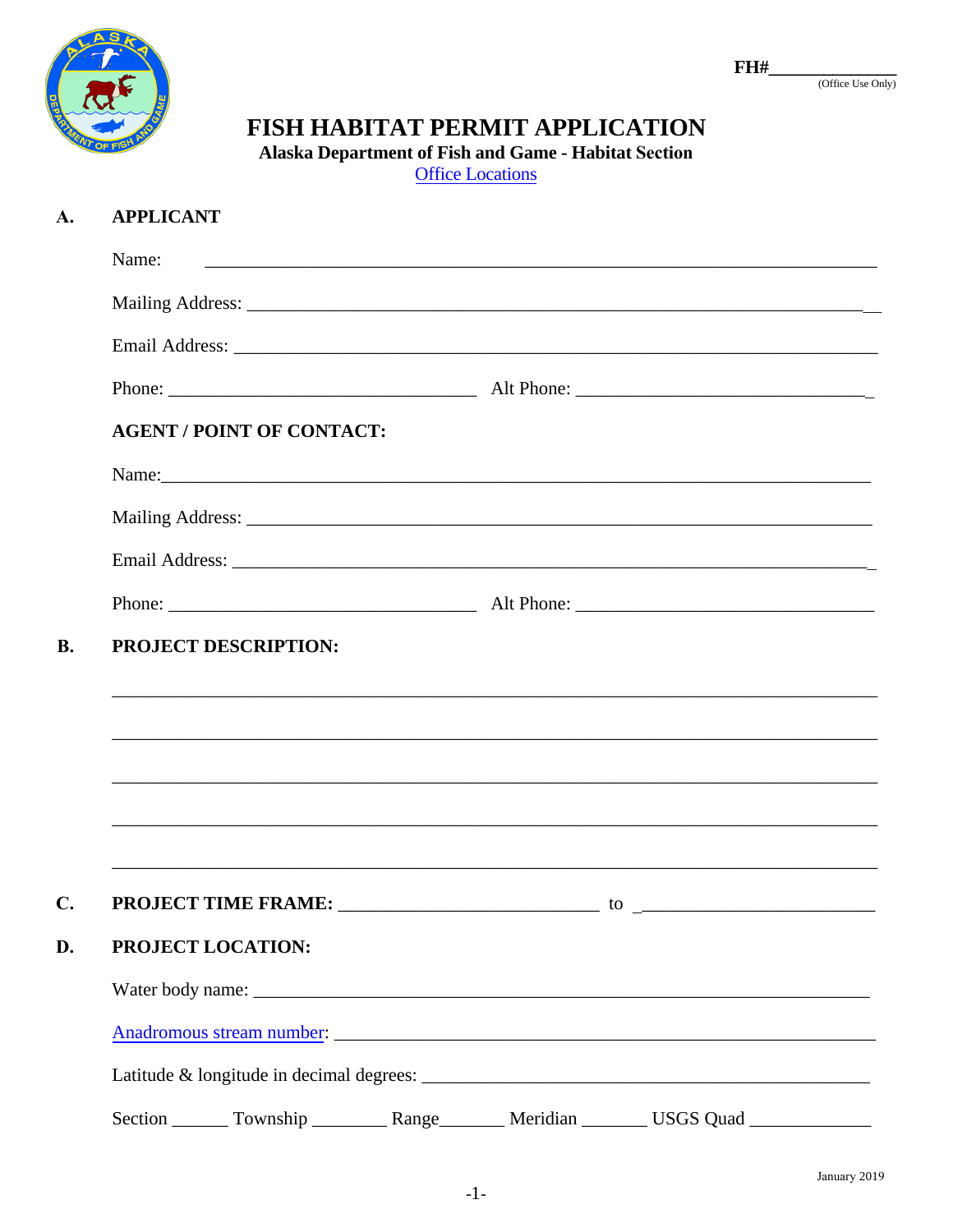# **E. WATERBODY CHARACTERISTICS:**

| PLEASE COMPLETE THE APPLICABLE SECTIONS BELOW:<br>A list of best practices for many commonly authorized activities can be found at our <b>Habitat Permits Website</b> .                                   |            |  |  |  |
|-----------------------------------------------------------------------------------------------------------------------------------------------------------------------------------------------------------|------------|--|--|--|
| F.<br><b>IN-WATER WORK:</b>                                                                                                                                                                               |            |  |  |  |
| Will you place a structure or any fill below <u>ordinary high water</u> ? $\Box$ Yes                                                                                                                      | $\vert$ No |  |  |  |
| Will you remove material from below ordinary high water? $\Box$ Yes $\Box$ No                                                                                                                             |            |  |  |  |
|                                                                                                                                                                                                           |            |  |  |  |
| Will you alter the bed or banks of the water body? $\Box$ Yes<br><b>No</b>                                                                                                                                |            |  |  |  |
|                                                                                                                                                                                                           |            |  |  |  |
| Will you use tracked or wheeled equipment below ordinary high water?<br>$ $ No<br>Yes                                                                                                                     |            |  |  |  |
|                                                                                                                                                                                                           |            |  |  |  |
| Will you drive piles below ordinary high water? $\Box$ Yes<br>N <sub>o</sub>                                                                                                                              |            |  |  |  |
|                                                                                                                                                                                                           |            |  |  |  |
| Pile installation method: $\Box$ vibratory hammer $\Box$ impact hammer                                                                                                                                    | drilled    |  |  |  |
| $\Box$ other:<br><u> 2000 - 2000 - 2000 - 2000 - 2000 - 2000 - 2000 - 2000 - 2000 - 2000 - 2000 - 2000 - 2000 - 2000 - 2000 - 200</u>                                                                     |            |  |  |  |
| $ $ No<br>Will you divert the stream around the work area? $\Box$ Yes                                                                                                                                     |            |  |  |  |
|                                                                                                                                                                                                           |            |  |  |  |
|                                                                                                                                                                                                           |            |  |  |  |
|                                                                                                                                                                                                           |            |  |  |  |
| Will you be placing a coffer dam or silt fencing to isolate the work area? $\Box$ Yes                                                                                                                     | $ $ No     |  |  |  |
| Will you dewater the work area with a pump? $\Box$ Yes<br>  No                                                                                                                                            |            |  |  |  |
| Who will trap fish and remove them from the work area? __________________________<br>Capture and relocation of fish will require an <i>Aquatic Resource Permit</i> from the ADF&G Division of Sport Fish. |            |  |  |  |